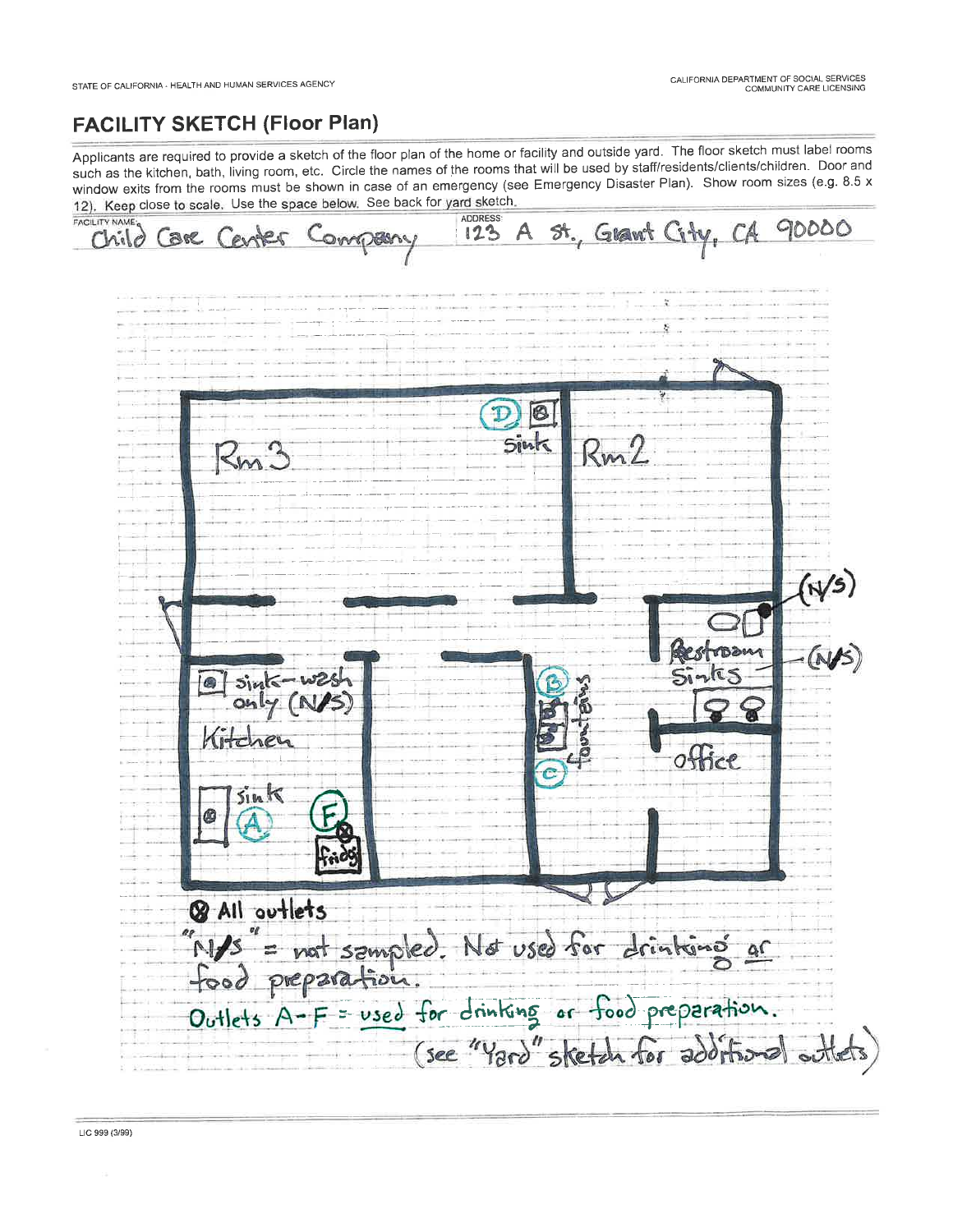## **FACILITY SKETCH (Yard)**

The yard sketch should show all buildings in the yard including the home (with no detail), garage and storage building. Include walks, driveways, play area, fences, gates. Show any potential hazardous area such as pools, garbage storage, animal pens, etc. Show the overall yard size. Try to keep the sizes close to scale. Use the space below.